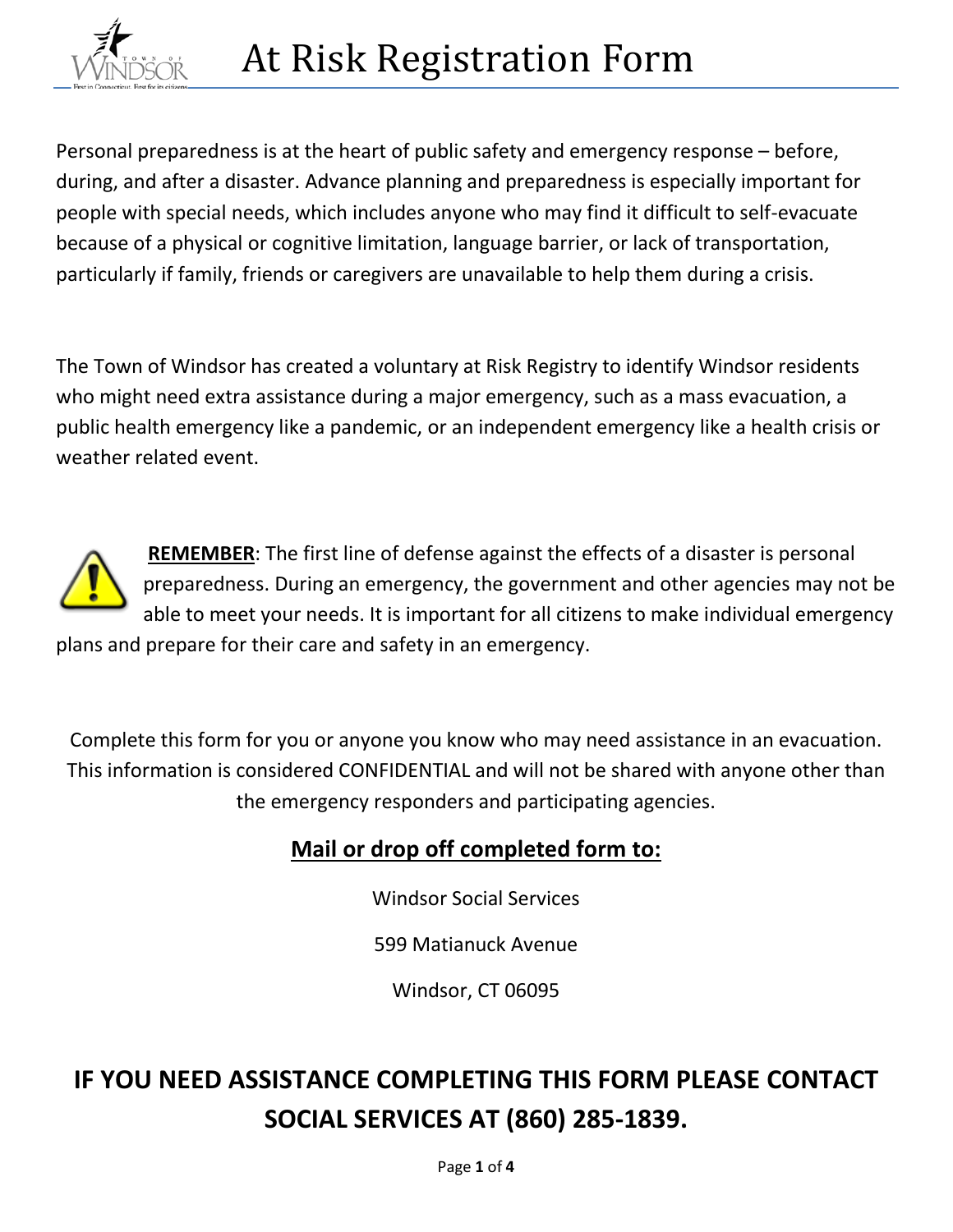

### **Your Personal Information:**

| First Name: MI: Last Name: MI: Last Name:                    |                  |      | Suffix:                                                                                                                                                                                                                        |
|--------------------------------------------------------------|------------------|------|--------------------------------------------------------------------------------------------------------------------------------------------------------------------------------------------------------------------------------|
|                                                              |                  |      |                                                                                                                                                                                                                                |
| Address Line 2:                                              |                  |      |                                                                                                                                                                                                                                |
| City:                                                        | State: Zip Code: |      |                                                                                                                                                                                                                                |
|                                                              |                  |      | Ext.:                                                                                                                                                                                                                          |
| Secondary Phone: Secondary Phone:                            |                  |      | Ext.: The contract of the contract of the contract of the contract of the contract of the contract of the contract of the contract of the contract of the contract of the contract of the contract of the contract of the cont |
| I do not have a phone Email:<br>I do not have a phone Email: |                  |      |                                                                                                                                                                                                                                |
| Date of Birth (MM/DD/YYYY): Height: (Feet) (Inches)          |                  |      |                                                                                                                                                                                                                                |
| Check if weight is over 300 pounds (lbs) Gender (Check one): |                  | Male | Female                                                                                                                                                                                                                         |
| Why do you need my height and weight?                        |                  |      |                                                                                                                                                                                                                                |

*It is important that emergency responders be aware of any condition you have that requires either special equipment or additional personnel to safely evacuate you. This includes gathering information on your size (both height and weight).*

## **Emergency Contact Information**

Please provide contact information for an individual with whom we can discuss your situation in the event that an emergency makes this necessary. If you would rather not provide an emergency contact, please check:

| I choose not to provide emergency contact information.                                                                                                                                                                         |                  |
|--------------------------------------------------------------------------------------------------------------------------------------------------------------------------------------------------------------------------------|------------------|
| First Name: __________________________________MI:__Last Name: __________________                                                                                                                                               | Suffix:          |
| Address:                                                                                                                                                                                                                       |                  |
| Address Line 2: <u>_____________________________</u>                                                                                                                                                                           |                  |
| City: the contract of the contract of the contract of the contract of the contract of the contract of the contract of the contract of the contract of the contract of the contract of the contract of the contract of the cont | State: Zip Code: |
| Emergency contact's relationship to you (check one):<br>None Friend Family Member Neighbor Caregiver Other                                                                                                                     |                  |
|                                                                                                                                                                                                                                |                  |
| <b>Primary Phone:</b> The Company of the Company Phone:                                                                                                                                                                        | Ext.:            |
| <b>Secondary Phone:</b>                                                                                                                                                                                                        | Ext.:            |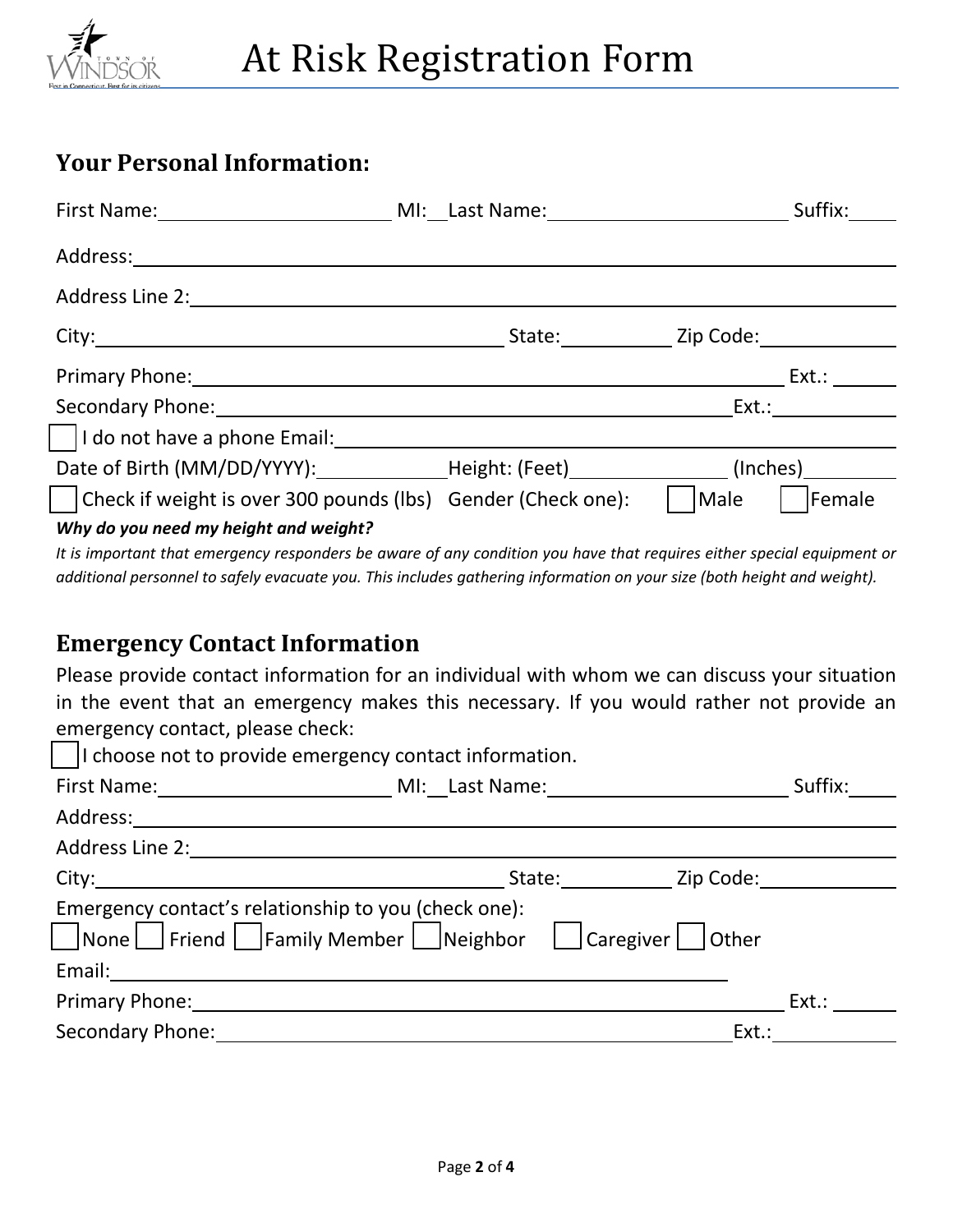

# **Evacuation Information**

If there were an emergency requiring evacuation, you may have difficulty evacuating or being notified of the need for evacuation because of the following conditions (check all that apply):

- $\square$  Sight Impaired
- $\Box$  Hearing Impaired
- $\square$  Speech Impaired
- $\Box$  Physically Impaired
- $\square$  Completely Bedridden
- $\square$  Mental Illness
- $\square$  Dementia/Alzheimer's
- $\square$  Dialysis

 

- $\Box$  Requires Constant Skilled Nursing Care
- □ Autism Spectrum Disorder
- $\Box$  Other Reason For Needed Assistance:

#### I have difficulty walking and require:

- $\Box$  Walker/cane
- $\square$  Standard wheelchair
- $\Box$  Motorized wheelchair
- $\Box$  Attendant to assist in ambulating

#### I require medical equipment that is not easily transportable:

- - $\Box$  Oxygen concentrator or cylinder
	- □ Ventilator

 $\overline{\phantom{0}}$ 

- $\square$  Suction machine
- $\Box$  Other equipment (please specify):

#### I DO NOT HAVE:

- $\Box$  I do not have access to a motor vehicle
- $\Box$  I do not have a radio or television
- $\Box$  I do not have a telephone
- $\square$  I do not speak English:

Primary language \_\_\_\_\_\_\_\_\_\_\_\_\_\_\_\_\_\_

| Are you a seasonal resident? $\Box$ Yes $\Box$ No |  |
|---------------------------------------------------|--|
| I am a seasonal resident                          |  |

**from**: **to**: \_\_\_\_\_\_\_\_\_

| Do you have a caregiver? | $\Box$ Yes $\Box$ No |
|--------------------------|----------------------|
|--------------------------|----------------------|

Will the caregiver travel and stay with you?

□ Yes □ No

Do you have medications that must be taken with you?  $\Box$  Yes  $\Box$  No

Do you have a service animal? □ Yes □ No Service Animals

#### Please list any service animals

| <b>Service</b><br><b>Animal</b> | <b>Name</b> | Type | Breed / Description Weight Carrier Leash? Muzzle |  |  |
|---------------------------------|-------------|------|--------------------------------------------------|--|--|
|                                 |             |      |                                                  |  |  |
|                                 |             |      |                                                  |  |  |